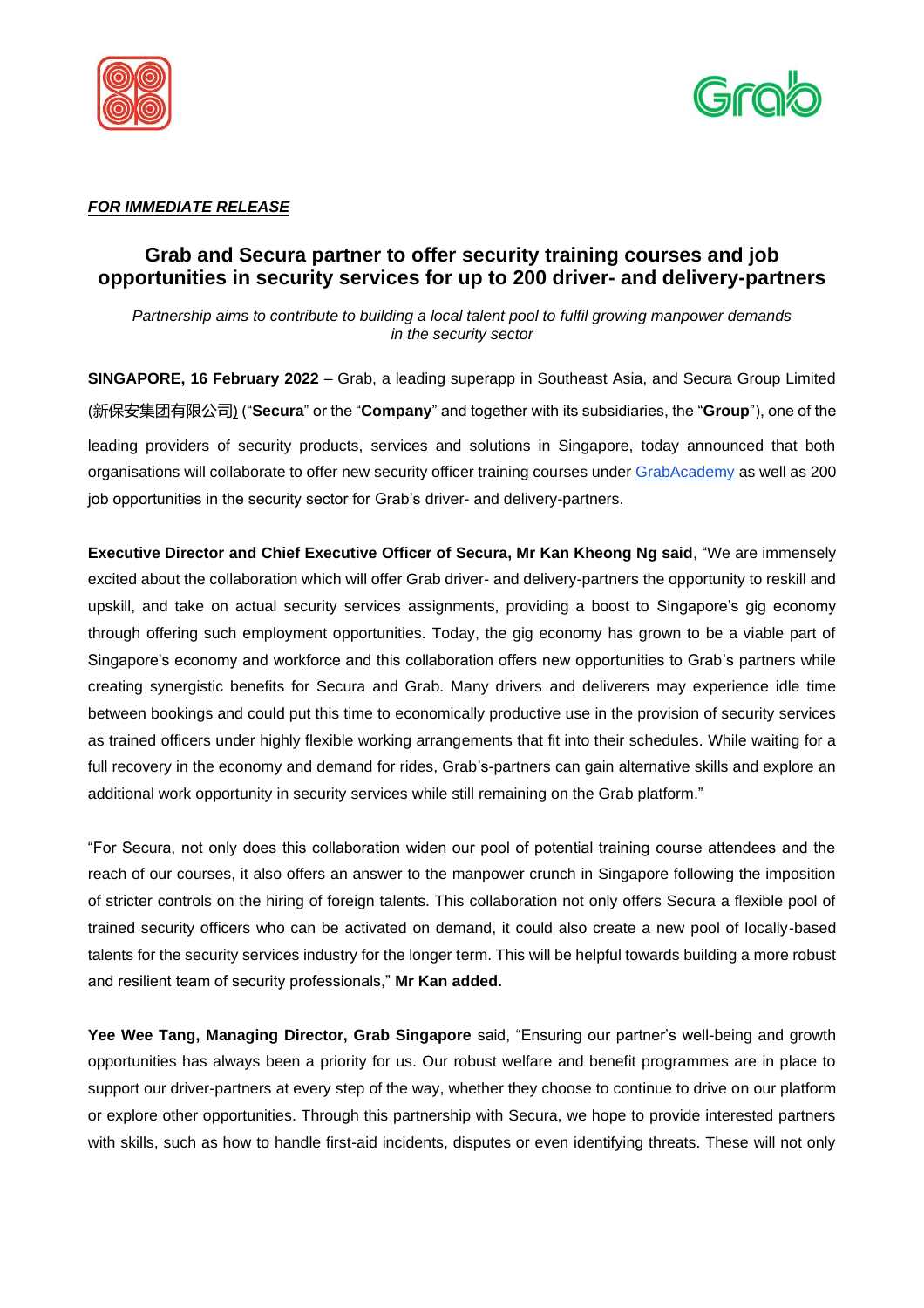



prepare them for roles in the security sector, these are also relevant skills that will support them as our driverand delivery-partners."

In 2020, Grab introduced the Career Support Portal under GrabAcademy, an integrated platform with training and career support initiatives targeted at strengthening and broadening partners' skill sets and capabilities, boosting their employability and allowing them to pursue new career options outside of the platform. Additionally, Grab has worked with several organisations including Microsoft, Ngee Ann Polytechnic and Temasek Polytechnic to roll out workshops and development programmes to help partners secure IT-related jobs and trainee positions.

# **Comprehensive security officer training and job opportunities**

Under the collaboration agreement entered into between Grab and Secura, Secura Training Academy Pte. Ltd., a subsidiary of Secura, will offer three training courses. These courses will be supported by SkillsFuture Singapore ("**SSG**") under the Enhanced Training Support Package for Point-to-Point Drivers (P2P Drivers), which subsidises course fees for the attendees. The collaboration period under the agreement is for one year from 16 February 2022 to 15 February 2023.

- Incident Response: Focuses on enabling to-be security officers to contain security incidents, including damage to facilities and equipment, fire-related incidents, suspicious behaviour and crime related incidents, medical or first-aid related incidents, bomb or IED (Improvised Explosive Device) threat incidents, as well as to search, apprehend suspect and give evidence in court.
- Guard and Patrol: Equips learners with relevant skills to perform guard and patrol duties, such as preparation work, guard static position, handling telephone calls and lost-and-found properties, patrol premises as well as reporting and handover duties.
- Threat Observation: Provides the knowledge and skills to describe and identify terrorist threats, person-borne threats, vehicle-borne threats and object-based threats, and carry out appropriate actions.

In addition, Secura will offer job opportunities for up to 200 Grab driver- and delivery-partners who successfully complete the courses and demonstrate an interest in working in the security sector. Selected Grab's partners will be assigned to provide security guarding services for commercial premises, data centres, embassies, hotels, schools, hospitals, government buildings, high-value industrial premises and residential properties.

**###**